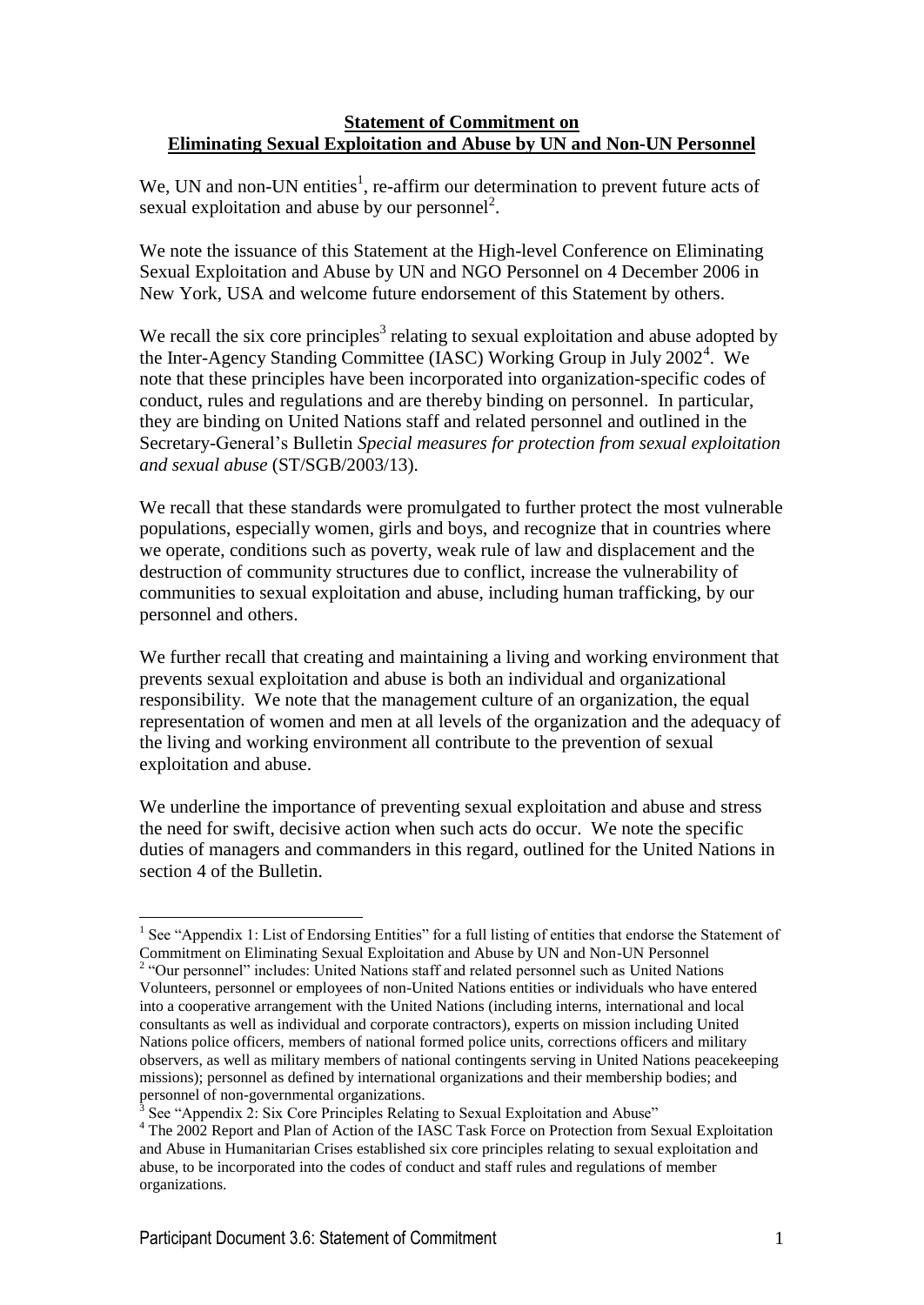We recognize that significant progress has been made to-date to eliminate sexual exploitation and abuse by our personnel, and note that we are at different stages of implementing the IASC six core principles on sexual exploitation and abuse.

We re-affirm our goal of achieving full implementation of these principles as a matter of urgency and commit to:

**1. Develop organization-specific strategies to prevent and respond to sexual exploitation and abuse.** These would include time-bound, measurable indicators of progress to enable our organizations and others to monitor our performance.

**2. Incorporate our standards on sexual exploitation and abuse in induction materials and training courses for our personnel.** 

**3. Prevent perpetrators of sexual exploitation and abuse from being (re-)hired or (re-)deployed.** This could include use of background and criminal reference checks.

**4. Ensure that complaint mechanisms for reporting sexual exploitation and abuse are accessible and that focal points for receiving complaints understand how to discharge their duties.** 

**5. Take appropriate action to the best of our abilities to protect persons from retaliation where allegations of sexual exploitation and abuse are reported involving our personnel.** 

**6. Investigate allegations of sexual exploitation and abuse in a timely and professional manner.** This includes the use of appropriate interviewing practice with complainants and witnesses, particularly with children.

**7. Take swift and appropriate action against our personnel who commit sexual exploitation and abuse.** This may include administrative or disciplinary action, and/or referral to the relevant authorities for appropriate action, including criminal prosecution.

**8. Provide basic emergency assistance to complainants of sexual exploitation and abuse.**

**9. Regularly inform our personnel and communities on measures taken to prevent and respond to sexual exploitation and abuse.** Such information should be developed and disseminated in-country in cooperation with other relevant agencies and should include details on complaints mechanisms, the status and outcome of investigations in general terms, feedback on actions taken against perpetrators and follow-up measures taken as well as assistance available to complainants and victims.

## **10. Engage the support of communities and governments to prevent and respond to sexual exploitation and abuse by our personnel.**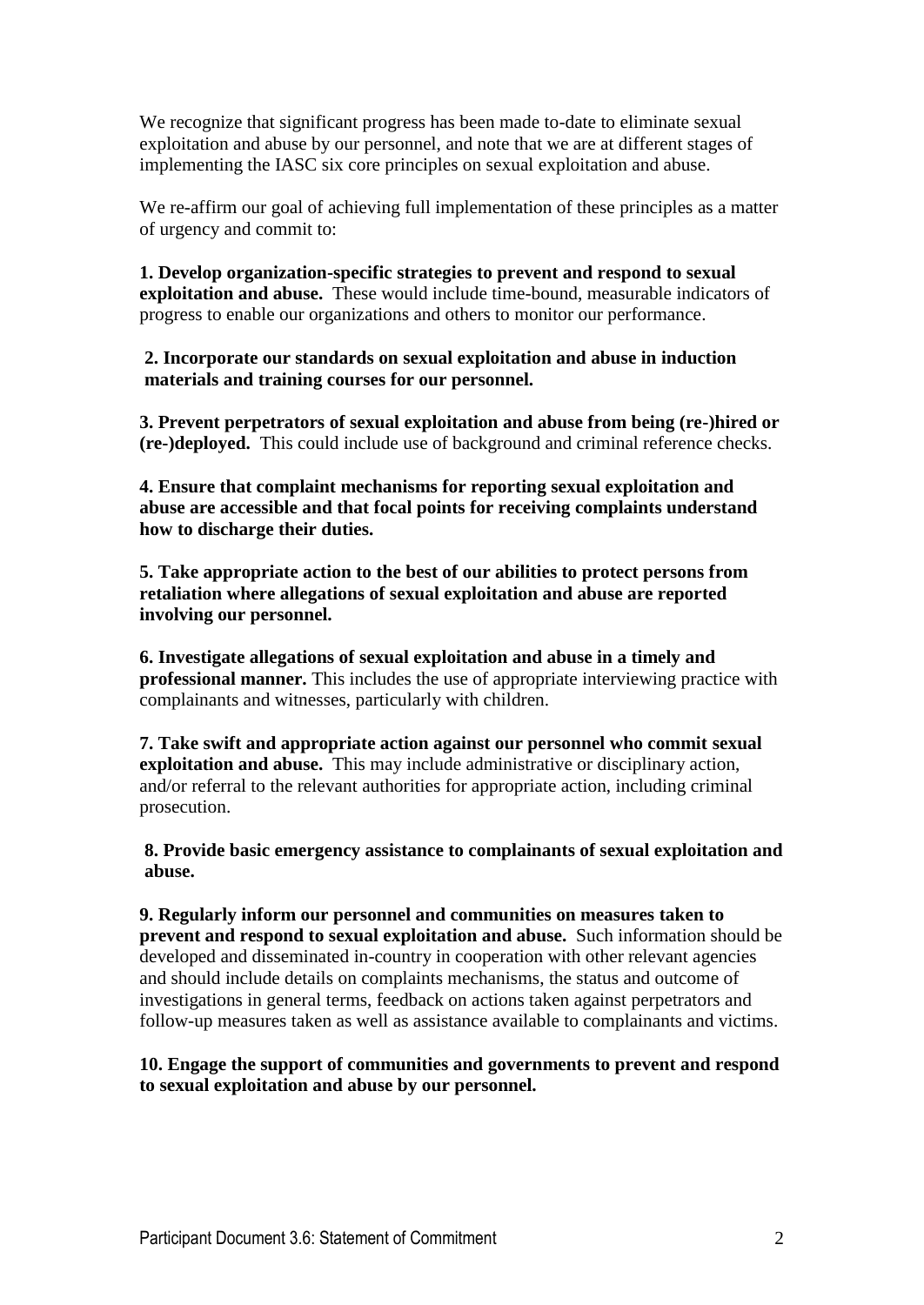# **Appendix 1: List of Endorsing Entities**

#### **United Nations Entities**

- 1. Department for Disarmament Affairs (DDA), Mr. Nobuaki Tanaka
- 2. Department of Economic and Social Affairs (DESA), Mr. Jose Antonio Ocampo
- 3. Department of Peacekeeping Operations (DPKO), Mr. Jean-Marie Guéhenno
- 4. Department of Political Affairs (DPA), Mr. Ibrahim Gambari
- 5. Department of Public Information (DPI), Mr. Shashi Tharoor
- 6. Department of Management (DM), Mr. Warren Sach OIC
- 7. Department of Safety and Security (DSS), Mr. David Veness
- 8. Food and Agriculture Organization (FAO), Mr. Jacques Diouf
- 9. International Trade Centre, Ms. Patricia Francis
- 10. Office for the Coordination of Humanitarian Affairs (OCHA), Mr. Jan Egeland
- 11. Office of Legal Affairs (OLA), Mr. Nicolas Michel
- 12. Office of the Special Adviser on Africa (OSAA), Mr. Joseph Legwaila Legwaila
- 13. Office of the Special Representative of the Secretary-General for Children and Armed Conflict (OSRSG/CAAC), Ms. Radhika Coomaraswamy
- 14. Office of the United Nations High Commissioner for Human Rights (OHCHR), Ms. Louise Arbour
- 15. Office of the United Nations High Commissioner for Refugees (UNHCR), Mr. Antonio Guterres
- 16. United Nations Children's Fund (UNICEF), Ms. Ann Veneman
- 17. United Nations Development Programme (UNDP), Mr. Kemal Dervis
- 18. United Nations Disengagement Observer Force (UNDOF), Major-General Wolfgang Jilke
- 19. United Nations Human Settlements Programme (UN-HABITAT), Ms. Anna K. Tibaijuka
- 20. United Nations Integrated Mission in Timor-Leste (UNMIT), Mr. Atul Khare
- 21. United Nations Interim Administration Mission in Kosovo (UNMIK), Mr. Joachim Rucker
- 22. United Nations Interim Force in Lebanon (UNIFIL), Major-General Claudio Graziano
- 23. United Nations Mission in Cote d'Ivoire (UNOCI), Mr. Abou Moussa (OIC)
- 24. United Nations Mission in Ethiopia and Eritrea (UNMEE), Mr. Azouz Ennifar
- 25. United Nations Mission in Sudan (UNMIS), Mr. Taye-Brook Zerihoun
- 26. United Nations Mission for the Referendum in Western Sahara (MINURSO), Mr. Julian Harston
- 27. United Nations Military Observer Group in India and Pakistan (UNMOGIP), Major General Dragutin Repinc
- 28. United Nations Observer Mission in Georgia (UNOMIG), Mr. Jean Arnault
- 29. United Nations Office at Geneva (UNOG), Mr. Sergei Ordzhonikidze
- 30. United Nations Office on Drugs and Crime (UNODC), Mr. Antonio Maria Costa
- 31. United Nations Office for Project Services (UNOPS), Mr. Jan Mattsson
- 32. United Nations Organization Mission in the Democratic Republic of Congo (MONUC), Mr. William Lacy Swing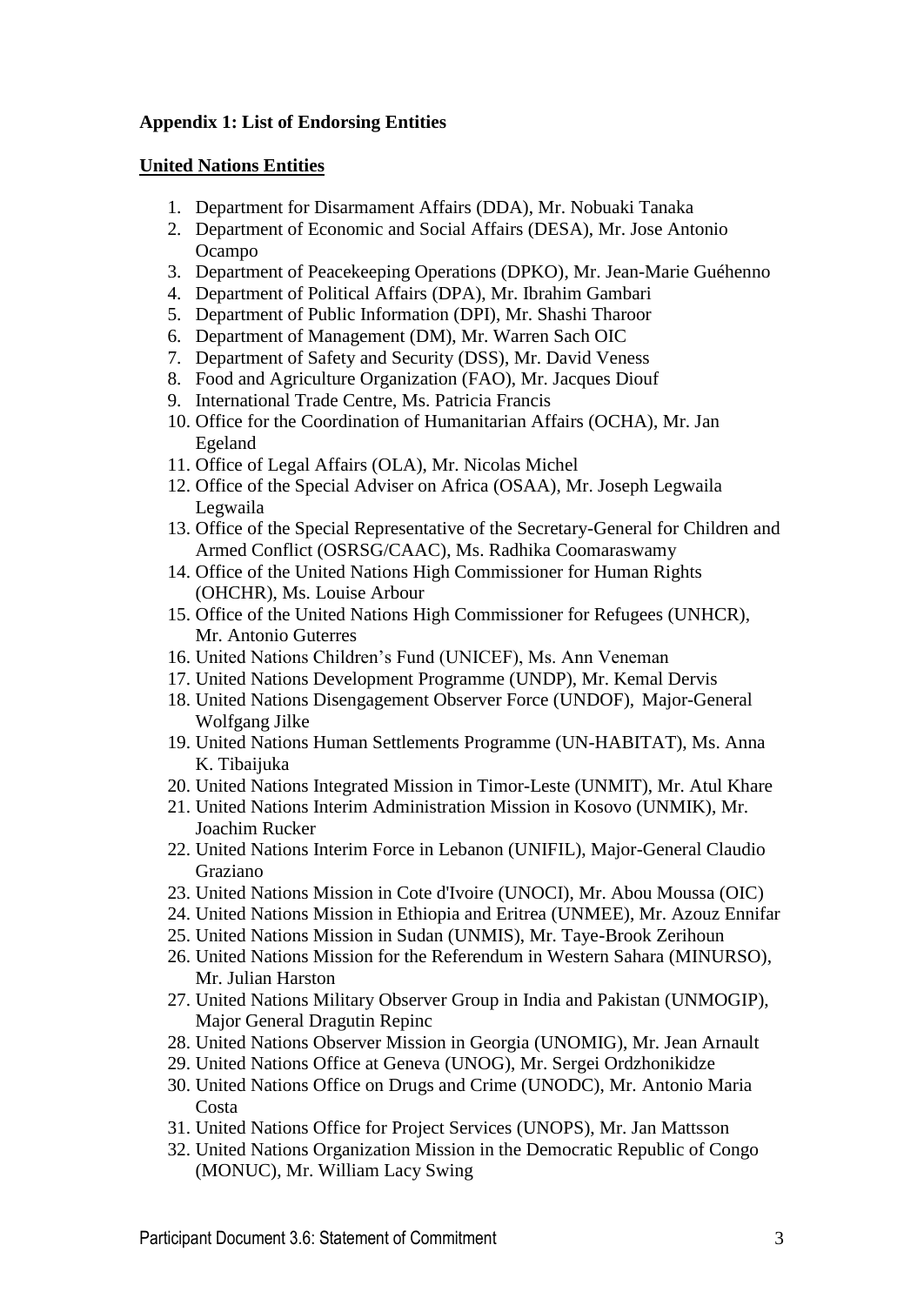- 33. United Nations Peacekeeping Force in Cyprus (UNFICYP), Mr. Michael Moller
- 34. United Nations Population Fund (UNFPA), Mr. Thoraya Obaid
- 35. United Nations Relief and Works Agency for Palestine Refugees in the Near East (UNRWA), Ms. Karen Koning AbuZayd
- 36. United Nations Stabilization Mission in Haiti (MINUSTAH), Mr. Edmond Mulet
- 37. United Nations Staff Union, Mr. Stephen Kisambira
- 38. United Nations Truce Supervision Organization (UNTSO), Major General Ian Gordon
- 39. United Nations Volunteers (UNV), Mr. Ad de Raad
- 40. World Food Programme (WFP), Mr. James Morris
- 41. World Health Organization (WHO), Mr. Anders Nordstrom (Acting)

## **Non-United Nations Entities**

- 1. Action By Churches Together (ACT), Mr. John Nduna Director
- 2. Africa and Middle East Refugee Assistance (AMERA UK), Ms. Barbara E. Harrell-Bond, OBE, Executive Director for Overseas Operations
- 3. Africare, Mr. Julius E. Coles President
- 4. American Refugee Committee International (ARC) Mr. Hugh Parmer President
- 5. Association of Voluntary Agencies for Rural Development (AVARD) Mr. P.M. Tripathi - President
- 6. Care International, Mr. Denis Caillaux
- 7. Caritas Internationalis, Mr. Duncan MacLaren Secretary General
- 8. Catholic Relief Services (CRS), Mr. Ken Hackett, President
- 9. Christian Children's Fund (CCF), Mr. Bill Leahey, Acting CEO
- 10. Christian Reformed World Relief Committee (CRWRC-US), Mr. Andrew Ryskamp - Director
- 11. Concern Worldwide, Mr. Tom Arnold, Chief Executive
- 12. End Child Prostitution, Child Pornography and Trafficking of Children for Sexual Purposes (ECPAT International), Ms. Carmen M. Madriñán, Executive **Director**
- 13. HelpAge International (HAI), Mr. Richard Blewitt Chief Executive
- 14. International Medical Corps (IMC), Ms. Nancy Aossey President and Chief Executive Officer
- 15. International Rescue Committee (IRC), Mr. George Rupp President and Chief Executive Officer
- 16. Mercy Corps, Ms. Nancy Lindbordg President
- 17. Médecins du Monde France (MDM F), Mr. Pierre Micheletti Chairman
- 18. Lutheran World Relief, Mr. Jeff Whisenant
- 19. Austrian Red Cross, Mr. Wolfgang Kopetzky
- 20. Italian Red Cross, Mr. Massimo Barra
- 21. Red Cross of Monaco, HSH Prince Albert II
- 22. Refugees International (RI), Mr. Kenneth H. Bacon President
- 23. Relief International, Mr. Farshad Rastegar, CEO
- 24. Operation USA, Mr. Richard M. Walden, President and Chief Executive **Officer**
- 25. Pact, Inc., Ms. Sarah Newhall, President and Chief Executive Officer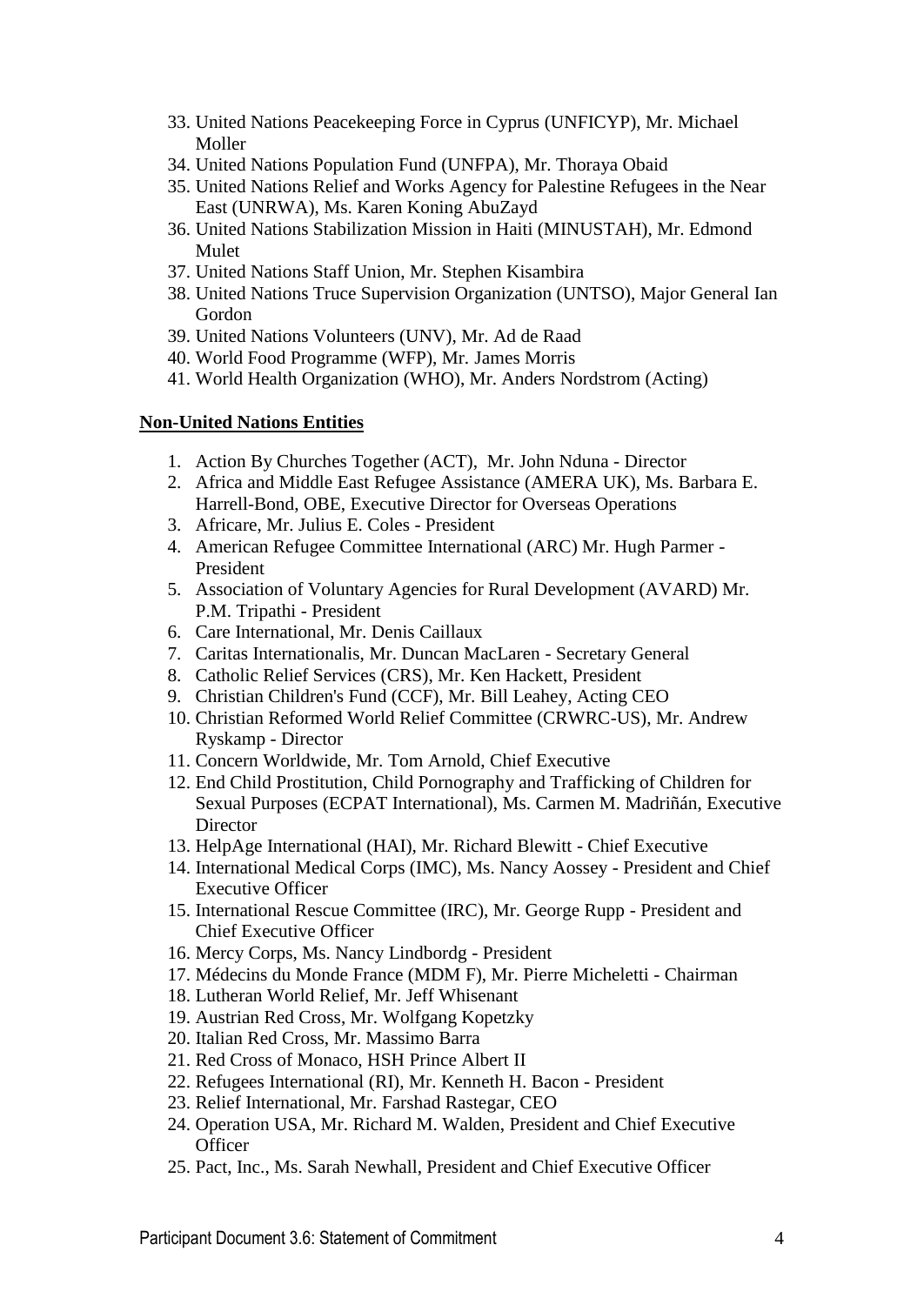- 26. Plan International, Mr.Tom Miller, Chief Executive Officer
- 27. Population Action International (PAI), Mr. Amy Cohen, Chief Executive Officer and President
- 28. Save the Children UK (SC UK), Ms. Jasmine Whitbread Chief Executive
- 29. Save the Children Alliance, Ms. Jasmine Whitbread Chief Executive
- 30. Tearfund, Mr. Matthew Frost Chief Executive
- 31. Temporary International Presence in Hebron (TIPH), Mr. Karl-Henrik Sjursen, Head of Mission
- 32. Trinidad and Tobago Red Cross Society, Ms. Delia Chatoor, President
- 33. Winrock International Institute for Agricultural Development (Winrock International), Mr. Frank Tugwell - President and Chief Executive Officer
- 34. Women's Commission for Refugee Women and Children, Ms. Carolyn Makinson - Executive Director

**Status as of 19 August 2008**